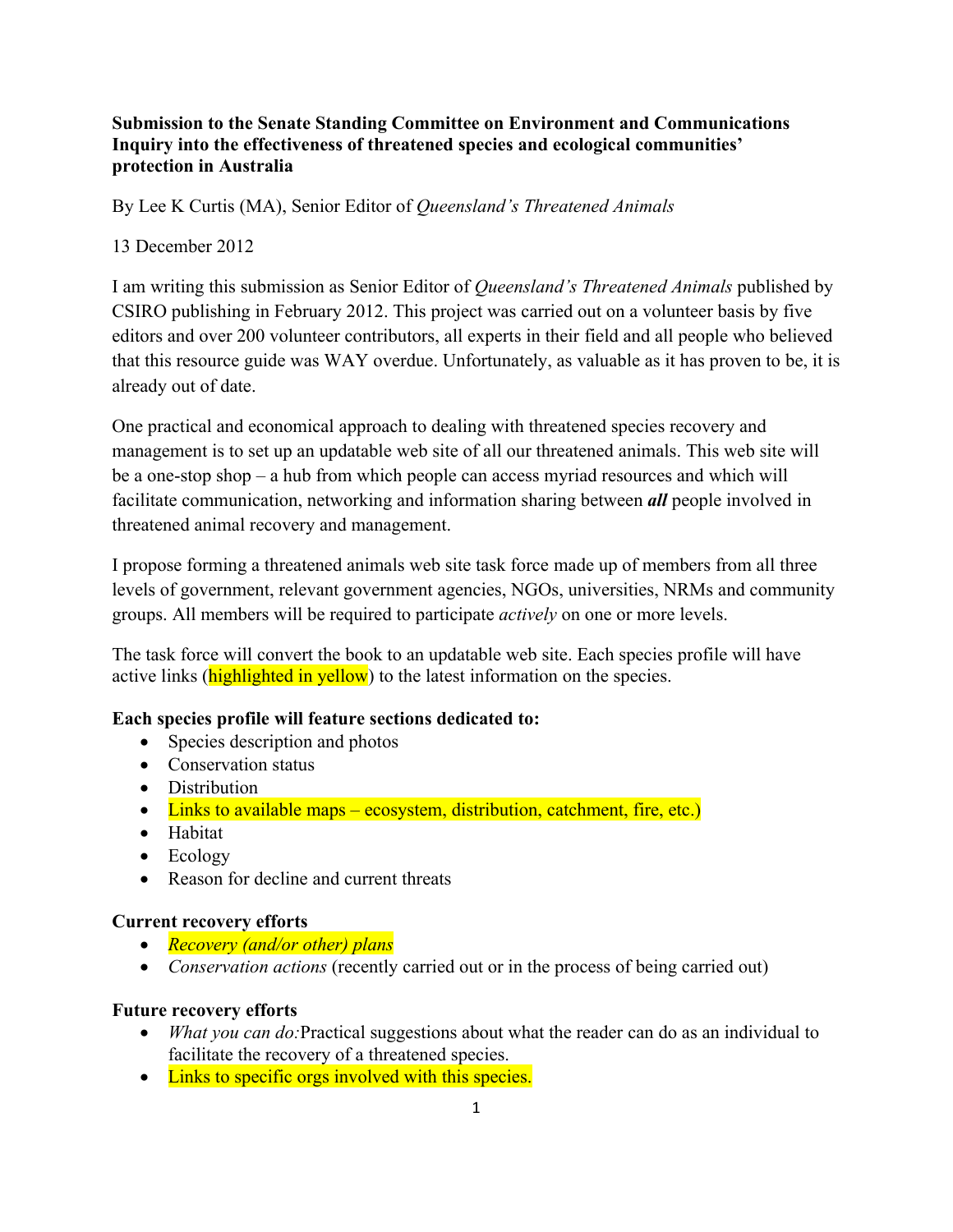- *Conservation needs:*Actions that government organisations, NGOs and/or community groups need to carry out to improve species recovery and management.
- *Research directions:*Suggestions for studies and research, unanswered questions and suggestions for the next steps for more effective recovery efforts.

#### **Each profile will link to species specific:**

- Jobs, research positions and volunteer opportunities
- Uni departments, government departments and research facilities currently working on the species.
- Papers published on the species (including grey papers).
- Organisations involved in the recovery and management of Australia's threatened fauna.
- Professional photography/videography sources
- Additional resources
- Blogs, networks, discussion groups, social media groups
- Webcams/Podcasts/Videos

#### **Other site sections to include:**

- A comprehensive definition of what a threatened species is, how and why they are listed and what it takes to get them off the list.
- A list of threat categories with definitions
- A history of threatened species in Australia
- How certain species became extinct
- An enlightening chapter on threatened animals and regional ecosystems
- A guide on how to use the web site
- A substantial threatened species glossary.
- A list of key state, national and international, private and public organisations involved in the recovery and management of threatened species.
- A list of threatened animals cross-referenced with a list of organisations currently involved in their recovery and management.
- Instructions on how to report a sighting and to whom.
- A bibliography with links to published and unpublished articles or sites from which they can be obtained.

The web site will be linked to relevant components of the SEWPaCand individual state and territory web sites, the Atlas of Living Australia, Species Profile and Threats Database (SPRAT), the EPBC Act List of Threatened Fauna as well as University, NGO, NRM, community group and private enterprise threatened animal project web pages.

This comprehensive updatable resource will enable all those involved in threatened animal recovery and management to access *current* information about who is doing what, when, where, and how why with any given species.

This very project will save all governments untold amounts of money and valuable time and will help to ensure the wellbeing of our nation's precious biodiversity.